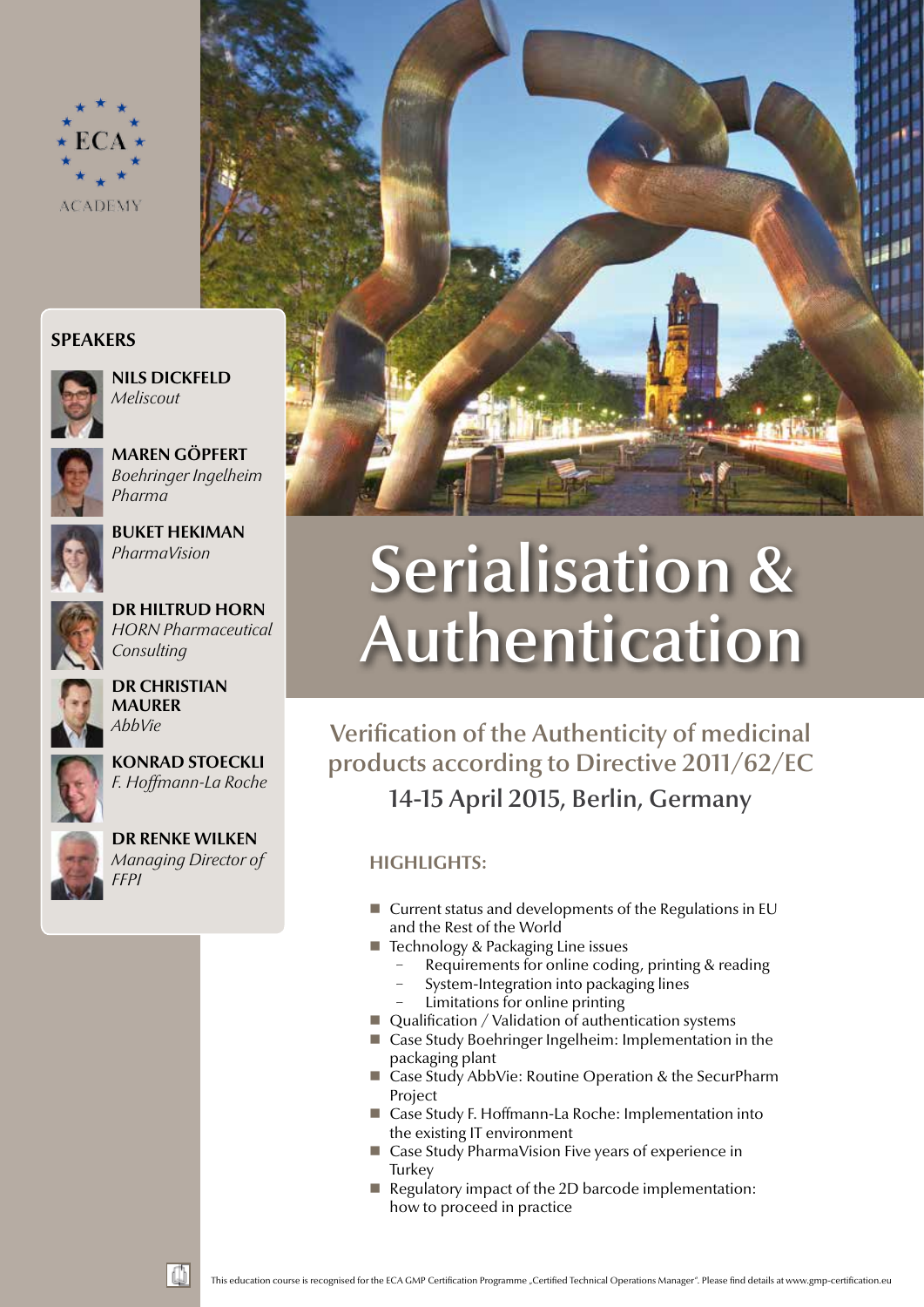# **Serialisation & Authentication**

14-15 April 2015, Berlin, Germany

| <b>Objectives</b>      | It is the conference's goal to inform about the latest developments in serialisation & authentica-<br>tion coming from the EU directive 2011/62/EC. Best practice examples will demonstrate how<br>the new European requirements on verification of the authenticity of each single medicinal<br>product can be put into practice.                                                                                                                                                                                                                                                                       |
|------------------------|----------------------------------------------------------------------------------------------------------------------------------------------------------------------------------------------------------------------------------------------------------------------------------------------------------------------------------------------------------------------------------------------------------------------------------------------------------------------------------------------------------------------------------------------------------------------------------------------------------|
| <b>Background</b>      | The European Commission brought into force Directive 2011/62/EC already in 2011. The main<br>goal is the fight against counterfeit medicines. Yet, it took several years - until the mid of 2014 - to<br>define the technical characteristics of the unique identifier delivering the possibility of verifica-<br>tion of the authenticity of single folding boxes in the delegated acts. Now, the unique identifier<br>(UI) contains information on the:<br>■ Manufacturer product code<br>■ Serial Number<br>$\blacksquare$ National reimbursement number, if present<br>■ Batch Number<br>Expiry Date |
|                        | The 2D barcode (data matrix) has been set as carrier of the unique identifier, a decision which<br>did not come unexpected but quite late. As the new requirements will become active in 2018,<br>it is high time to start equipping production/packaging lines with the necessary devices.<br>Several steps are necessary to implement a system compliant with the European requirements:<br>Installation of a real-time coding, printing & reading (verifying) equipment to packaging<br>lines                                                                                                         |
|                        | Installation of a software system to supply and store completely unique product codes for<br>each folding box<br>Integration of local systems/databases with a centralised database on a national or Euro-<br>pean level                                                                                                                                                                                                                                                                                                                                                                                 |
|                        | Several other countries have also started to run national or international systems. From their<br>experiences can be learnt how to select and how to install the necessary equipment and how to<br>overcome obstacles in the implementation and early operation phases.                                                                                                                                                                                                                                                                                                                                  |
|                        | The conference will cover the process of implementation and case studies with practical exam-<br>ples will be presented, dealing with questions like:<br>■ What are the pre-requisites before starting to equip lines with coding equipment?<br>$\blacksquare$ What are the requirements of the IT infrastructure, the online-printing and the inspection                                                                                                                                                                                                                                                |
|                        | equipment?<br>■ How to implement these systems in a pharmaceutical environment?<br>■ What can the IT architecture look like with regard to local and centralised databases?<br>■ How have these systems to be qualified and validated?<br>■ What has to be considered regarding the packaging material? Printability and regulatory                                                                                                                                                                                                                                                                      |
|                        | impact of changing the imprint?                                                                                                                                                                                                                                                                                                                                                                                                                                                                                                                                                                          |
| <b>Target Audience</b> | Executive and operational managers of pharmaceutical companies, especially from packaging<br>operations, as well as IT and engineering staff, responsible for the implementation or operation<br>of the new systems are the target group of this event<br>Suppliers of packaging and authentication technology and pharmaceutical packaging compa-                                                                                                                                                                                                                                                       |
|                        | nies are also welcome.                                                                                                                                                                                                                                                                                                                                                                                                                                                                                                                                                                                   |
| Programm               |                                                                                                                                                                                                                                                                                                                                                                                                                                                                                                                                                                                                          |

### **Fundamentals and Regulatory Requirements**

**Serialisation & Track and Trace (T&T)**

- Some history in Pharma-Track and Trace.
- Basics: Serialisation of cartons.
- Aggregation of cartons, bundles, cases, pallets
- $\blacksquare$  EU regulations: the delegated acts
- Germany: Securfarm GS1 initiatives
- T&T updated position of the EU community
- T&T initiatives worldwide f.i. USA, China, Korea, Brazil etc
- Overview of suppliers for hard- and software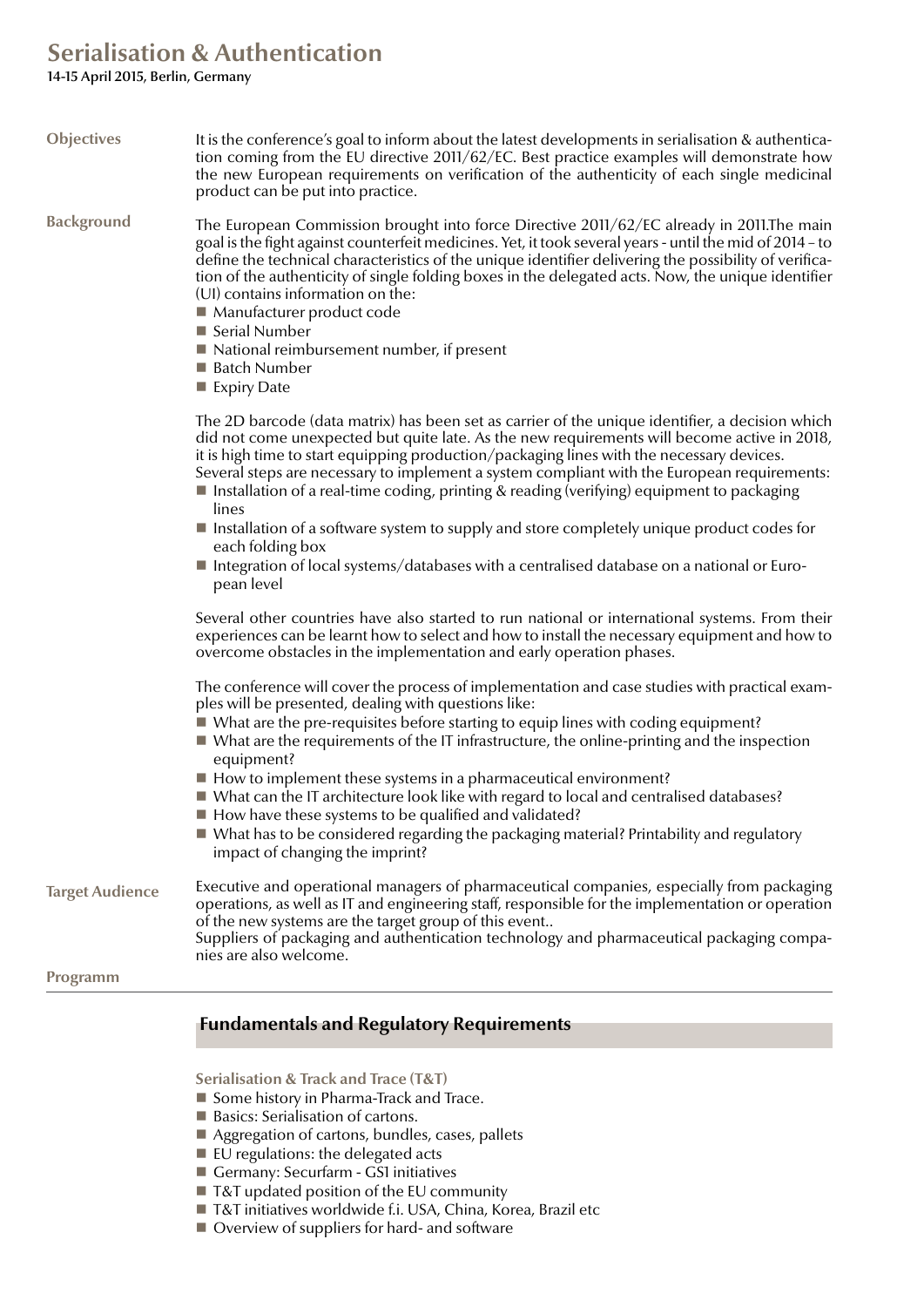**Programme (cont'd)**

**Regulatory Aspects for changing the Secondary Packaging (Barcode, Safety features)**

- Regulatory Challenges for changes of packaging materials ( $EU/US$ )
- Update on relevant variations guidelines
- $\blacksquare$  Strategies for internal & external implementation
- **Process: Change Control vs. Variations**
- Affected CTD parts
- $\blacksquare$  Timelines
- Typical Examples

### **Technology: Packaging line issues**

**Pre-requisites for starting line upgrades for serialization** 

- $\blacksquare$  Regulatory requirements
- $\blacksquare$  Technical requirements
- $\blacksquare$  Material requirements
- $\blacksquare$  IT requirements

### **Printing codes and limitations for printing on folding boxes**

A couple of years ago FFPI elaborated a specification for cardboard intended to be used for pharmaceutical boxes. Beside others the specification defined the preconditions that must be fulfilled by cardboard if codes mainly for serialization purposes have to be printed by means of water based ink-jet or laser-ablation in fast running cartoners. Several different cardboard grades are tested since that time on codability. It was found that about 25 % of all grades cannot be coded neither by water based ink-jet nor by laser-ablation. Only about 1 % of all grades are codable with both, water based ink-jet and laser-ablation. UV-curable ink-jet was tested as well. Limiting factor with this process is surface energy of the surface to be coded.

The findings will be presented in detail and the reasons for poor codability will be discussed.

### **Case Study F. Hoffmann-La Roche**

### **Integration of the new Serialization functionality into existing IT systems**

- $MDMS$
- EAI
- **Packaging Line**
- Barcode readers
- Delivery chain network

### **Best Practice Examples – Case Studies**

### **Case Study F. Hoffmann-La Roche**

### **Qualification and Validation of Serialisation systems**

- Governance for functional implementation and roll-out
- Delivery and cross-system validation
- Ownership of Validation deliverables

### **Case Study Boehringer Ingelheim**

### **Product serialization and authentication – How to implement the new technology?**

- $\blacksquare$  Necessity of serialization & coding
- Our approach
- Challenges during implementation
- Dos and Don'ts

### **Case Study AbbVie**

### **Implementation of the serialization concept in the routine operation**

- Equipment used
- Involvement of AbbVie in the SecurPharm Project
- Learning from the SecurPharm Project
- $\blacksquare$  Special Challenges in the routine operation

### **Case Study PharmaVision**

### **Five years of experience with serialization and authentication in Turkey**

- Scope and main characteristics of Track & Trace System in Turkey
- Regulatory aspects and timeline for implementation in phases
- Case study: Implementation at PharmaVision
- Frequently faced problems  $&$  Facts as of 2015
- Management assessment: Challenges & Proposed solutions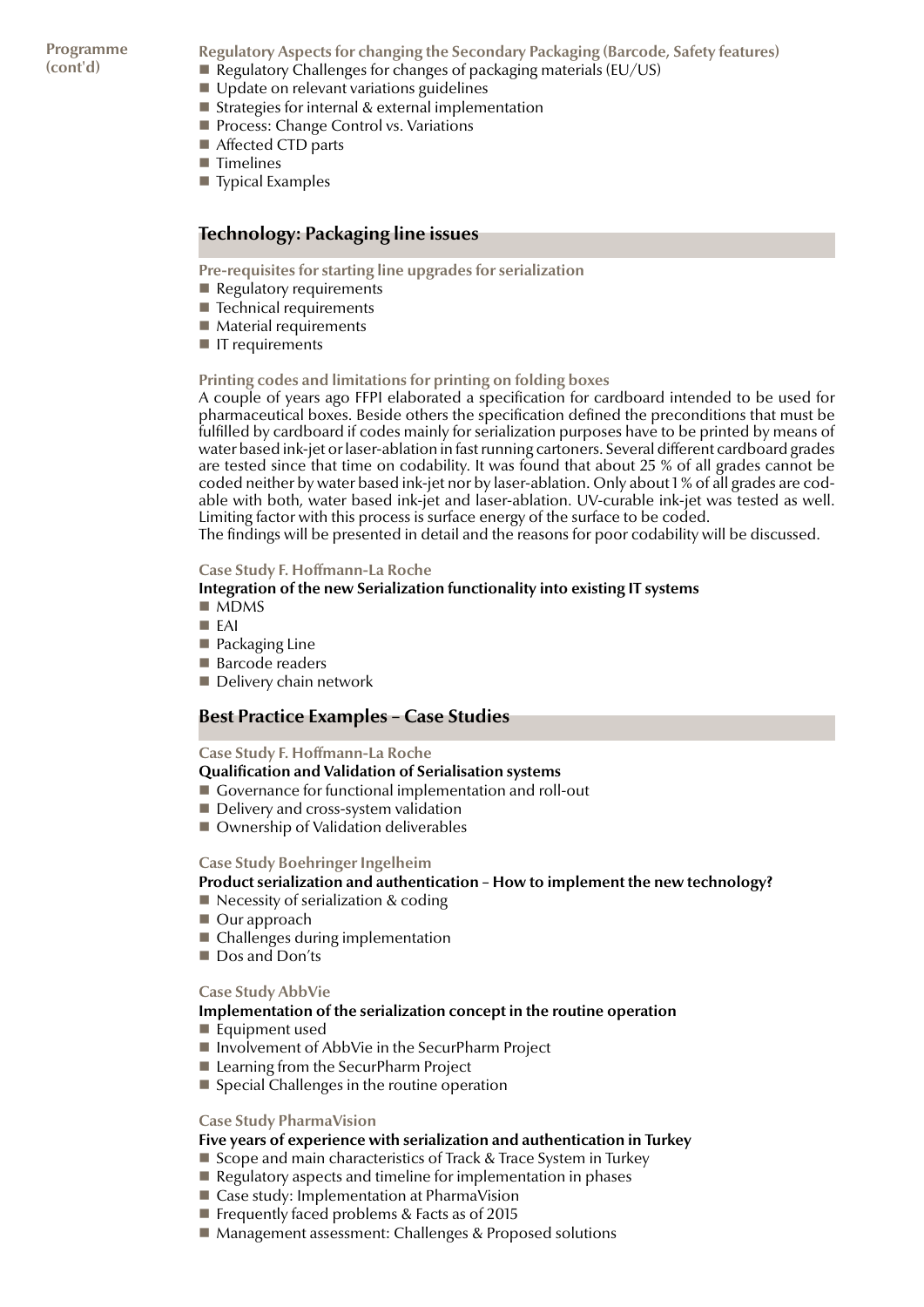

*Meliscout*

Nils Dickfeld studied Optical Technology and Image Processing. He has been working for PCE as development engineer and headed the department for Printing Verification. In 2012 he founded Melibokus Startup Scout (Meliscout) focusing on image processing for the chemical and pharmaceutical industry.



### **Maren Göpfert**

### *Boehringer Ingelheim Pharma GmbH & Co. KG*

Maren Göpfert is a chemical engineer. She is Head of packaging solid forms at Boehringer Ingelheim GmbH & Co. KG at Ingelheim site. She was previously Head of the Industrial Engineering Team at the Pharma Production Department. She also used to work in the automotive and aerospace industry at various positions including Production and Project Management and Engineering.



### **Buket Hekiman** *PharmaVision San. ve Tic. A.S.*

Ms. Hekiman studied Pharmacy and received her Executive MBA degree from Bogazici University. Her responsibilities at PharmaVision include Business Development and Product Transfers. She is the Secretary General of ISPE Turkey Affiliate since 2011 and is also Chair of ISPE European Affiliate Council for 2013-2014.



### **Dr Hiltrud Horn**

### *HORN Pharmaceutical Consulting, Germany*

Dr Hiltrud Horn is managing director of HORN Pharmaceutical Consulting. From 1990 to 1997, she was employed by Hoffmann-La Roche in QA/QC. From 1997 to 1999, she dealt with medical writing in the , International Drug Regulatory Affaires' department of Roche. In 1999, she joined Knoll AG as head of the departments, Regulatory Compliance and CMC Documentation' for international drug registration.



### **Dr Christian Maurer**

*AbbVie GmbH & Co. KG* Christian Maurer is a pharmacist and has been Product Manager QA and Group Leader of the TechCenter, Manufacturing Science & Technology at Abbott in Ludwigshafen. Today he is deputy operations manager of packaging at AbbVie (former Abbott).



### **Konrad Stoeckli**

*F. Hoffmann-La Roche*

Konrad Stoeckli works for Roche since 2001. He has been Validation leader for SAP R/3 and was also responsible for the Consolidation Project of over 20 ERP systems in EMEA. Since 2011 he is in the Business Quality unit and responsible for almost all SAP systems of Roche Pharma: ECC, Aii/OER, BPM, MDM.



### **Dr Renke Wilken**

*Managing Director of FFPI* Dr Wilken began to work for PTS (Papiertechnische Stiftung) in 1979. He has been responsible for the paper processing technology, research and development, consulting and training. He prepared numerous experts opinions and directed a lot of advanced training events.More than 80 publications are the outcome of these activities. Dr Wilken retired in 2010. Since that time he is a freelancing consultant. He is still managing director of FFPI (Forschungsgemeinschaft Faltschachteln für die Pharmaindustrie).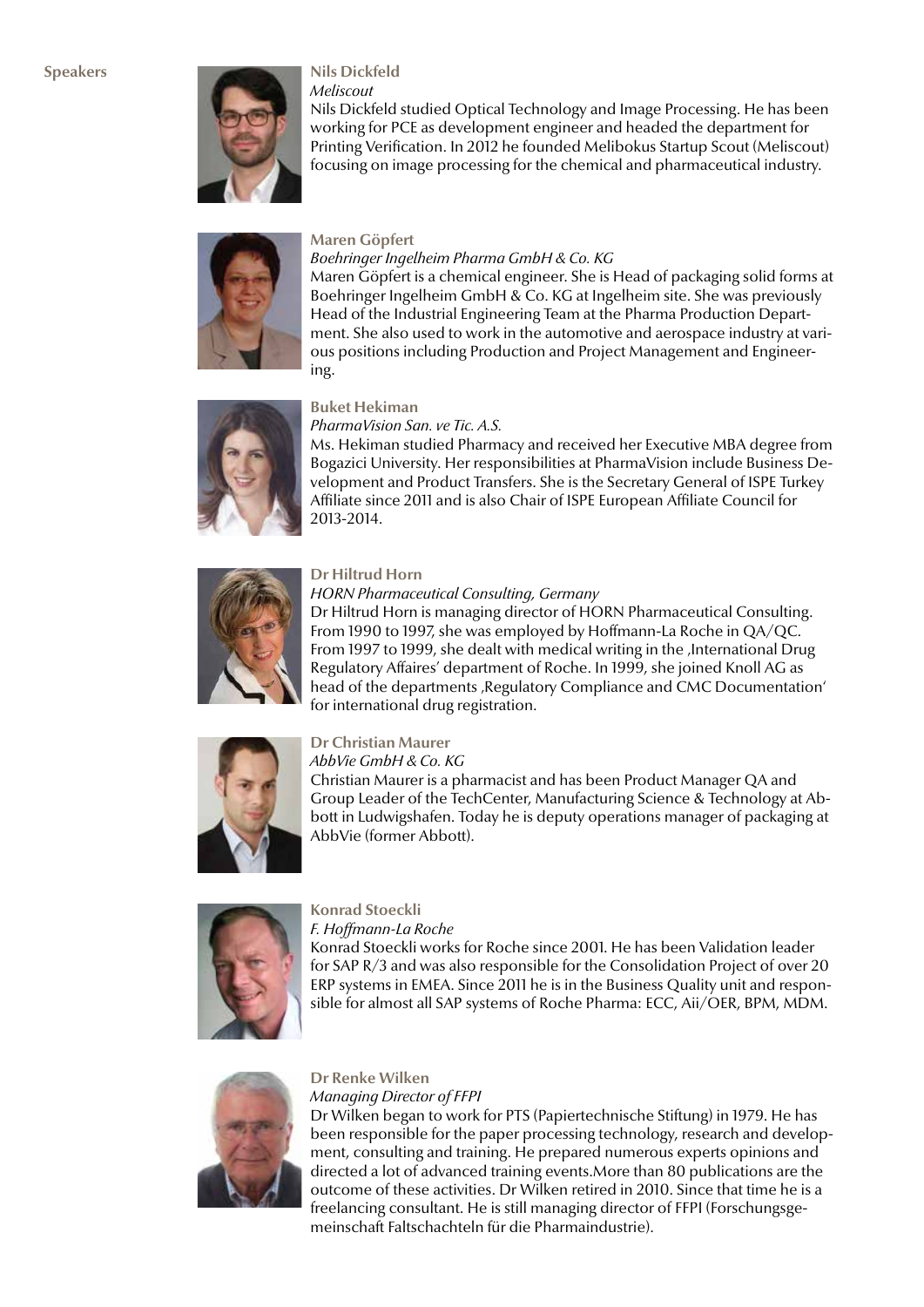**What are The ECA Foundation and the ECA Academy?**

The European Compliance Academy Foundation (ECA Foundation) is an independent professional organisation chaired by a Scientific Advisory Board with members from the pharmaceutical industry and regulatory authorities. The ECA Foundation's goal is to support to the Pharmaceutical Industry and Regulators to promote the move towards a harmonised set of GMP and regulatory guidelines by providing information and interpretation of new or updated guidances. The ECA Academy offers professional basic and advanced education (training) programmes. All services offered by the ECA Academy and with regard to ECA Academy Memberships are solely managed by Concept Heidelberg (a leading European training and information services provider). The ECA Foundation is conceptual sponsor of the ECA Academy.

**How Do You Become a Member of ECA?**



By participating in one of the ECA Academy Conferences or Courses you will automatically become a ECA Academy Individual Member for two years - free of charge.

More information about ECA Academy can be obtained on the Website http://www.gmp-compliance.org

**What Are the**  During the membership, you enjoy a  $\epsilon$  200,- discount on the regular participation fee of **Benefits of ECA?** any European Conference or Course presented by the ECA Academy. In addition you will receive the GMP Guideline Manager Software with a large number of guidelines, e.g. EC Directives, FDA Guidelines, ICH Guidelines **About CONCEPT**  Founded in 1978, CONCEPT HEIDELBERG is the leading organiser of seminars on pharma-**HEIDELBERG** ceutical production, quality control, quality assurance and GMP in Europe. This year more than 240 events will be organised by CONCEPT HEIDELBERG. ECA has entrusted CONCEPT HEIDELBERG with the organisation of its events. **GMP Certification**  This seminar is recognised within the GMP Certification Programme Module "Pharmaceuti-**Programme** cal Development Manager". By attending selected seminars, the participant can acquire an additional certificate. We offer the following certification modules: ■ ECA Validation Manager ■ ECA QA Manager  $_{\rm HCA}$ ■ ECA API Production Manager Mr John Smith ■ ECA Quality Control Manager ECA Technical Operations Manager **ECA** Certified al Opera ■ ECA Computer Validation Manager ■ ECA Regulatory Affairs Manager ■ ECA Microbiological Laboratory Manager ■ ECA Sterile Production Manager ■ ECA Biotech Manager ■ ECA Pharmaceutical Development Manager ■ ECA GMP Auditor ECA GDP Compliance Manager

> On the internet at www.gmp-compliance.org you will find a text explaining which seminars are recognised for which certificates. Or you send an e-mail to info@gmp-compliance.org or a fax to +49-6221-84 44 64 with the request for information about the GMP Certification Programme. We will then send you our brochure on the topic.

**Use the GMP App at no costs!**

| 11.18<br>÷      |   |
|-----------------|---|
| <b>kad</b><br>n |   |
|                 |   |
| ۲Ó              |   |
| <b>Kiri d</b>   |   |
|                 |   |
| т               |   |
|                 | I |
| п<br>۰          |   |

The ECA Foundation has developed a GMP App which offers a comprehensive GMP Guideline database with more than 1,400 GMP Guidelines and ten thousands of pages. Check relevant Guidelines (full text versions) during internal audits, regulatory inspections or GMP compliance meetings – simply on your smartphone or tablet PC. In addition to this wealth of guideline information the GMP App also comprises features like GMP News, a comprehensive GMP Search Engine. To open the app just enter app.gmp-compliance.org in your browser and the WebApp opens immediately.